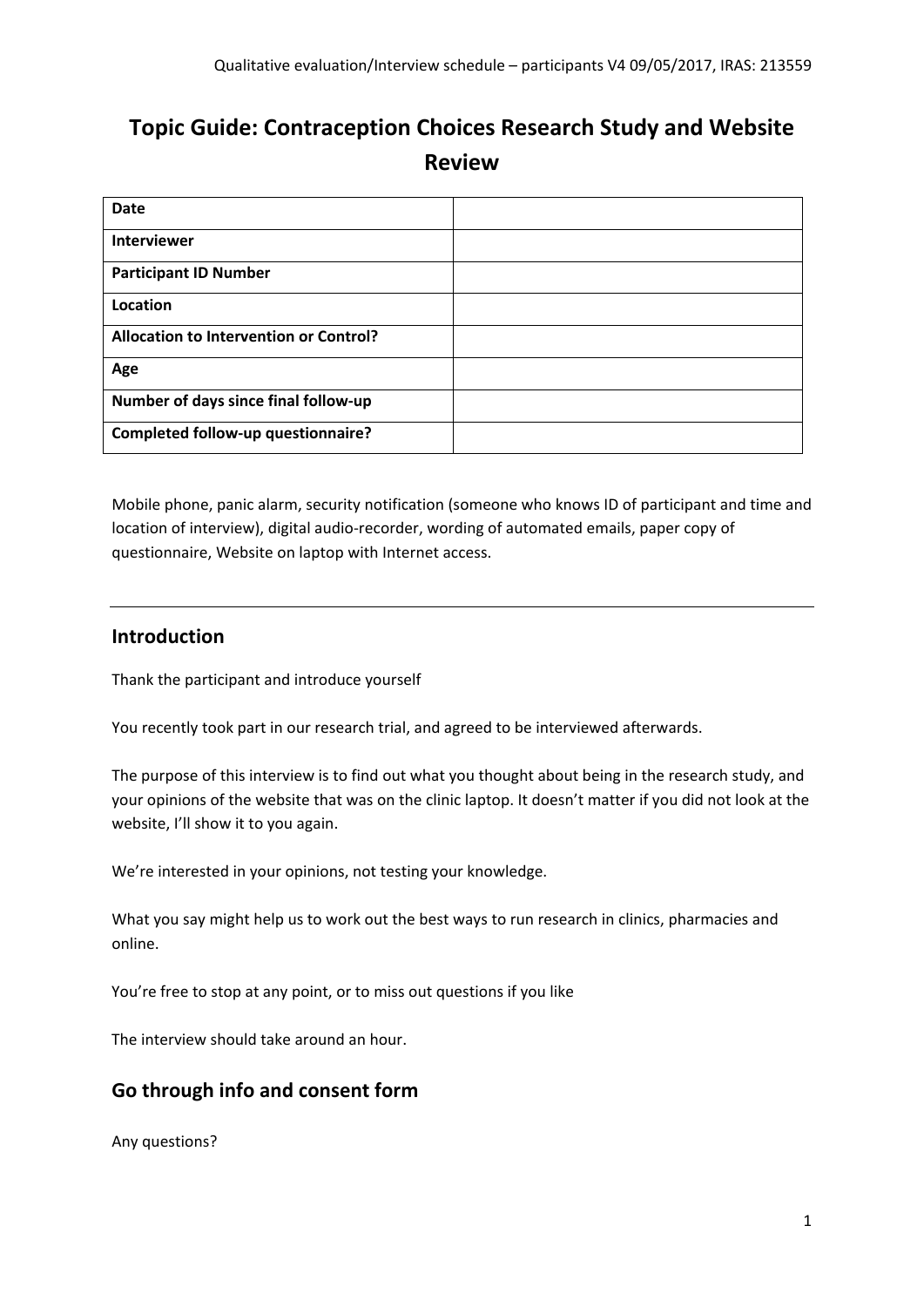#### **Being in our research project** (Have registration screen available to prompt recall)

*What was it like taking part in the research study? Are the procedures acceptable, how might they be improved?*

- 1. Why did you sign up for the research trial?
- 2. Do you remember what the research involved?
	- $\triangleright$  What did you have to do to get the voucher?

(Reminder: the research involved- Registering on the tablet computer in clinic; a questionnaire about contraception; access to the website; follow-up questionnaires via email)

- 3. What did you think the research was for?
	- $\triangleright$  Did this matter to you?
- 4. Were you aware of who was running the research? (e.g. university, a company, Ana?)  $\triangleright$  Did this matter to you?
- 5. How did you find registering for the study on the tablet computer?
	- $\triangleright$  Was it clear to you what the study was about?
	- $\triangleright$  Did you understand what you were agreeing to?
- 6. How did you find entering your contact details into the tablet computer?
	- $\triangleright$  Reluctant? Privacy concerns?
- 7. How did you find completing the surveys on the tablet computer in the clinic?
	- $\triangleright$  Any embarrassment or privacy concerns?
	- $\triangleright$  Trouble with questions or software?
- 8. Would you take part in the study again?
	- $\triangleright$  Why or why not?
- 9. What did you think about the tablet used for the research being in the waiting room?
	- $\triangleright$  How appropriate was it?
	- $\triangleright$  Privacy?

# **Baseline (on tablet)**

- 10. What did you think of filling in the surveys on the tablet?
- 11. How did you feel about being asked about contraception and pregnancy?
- 12. Did you feel you were able to answer honestly?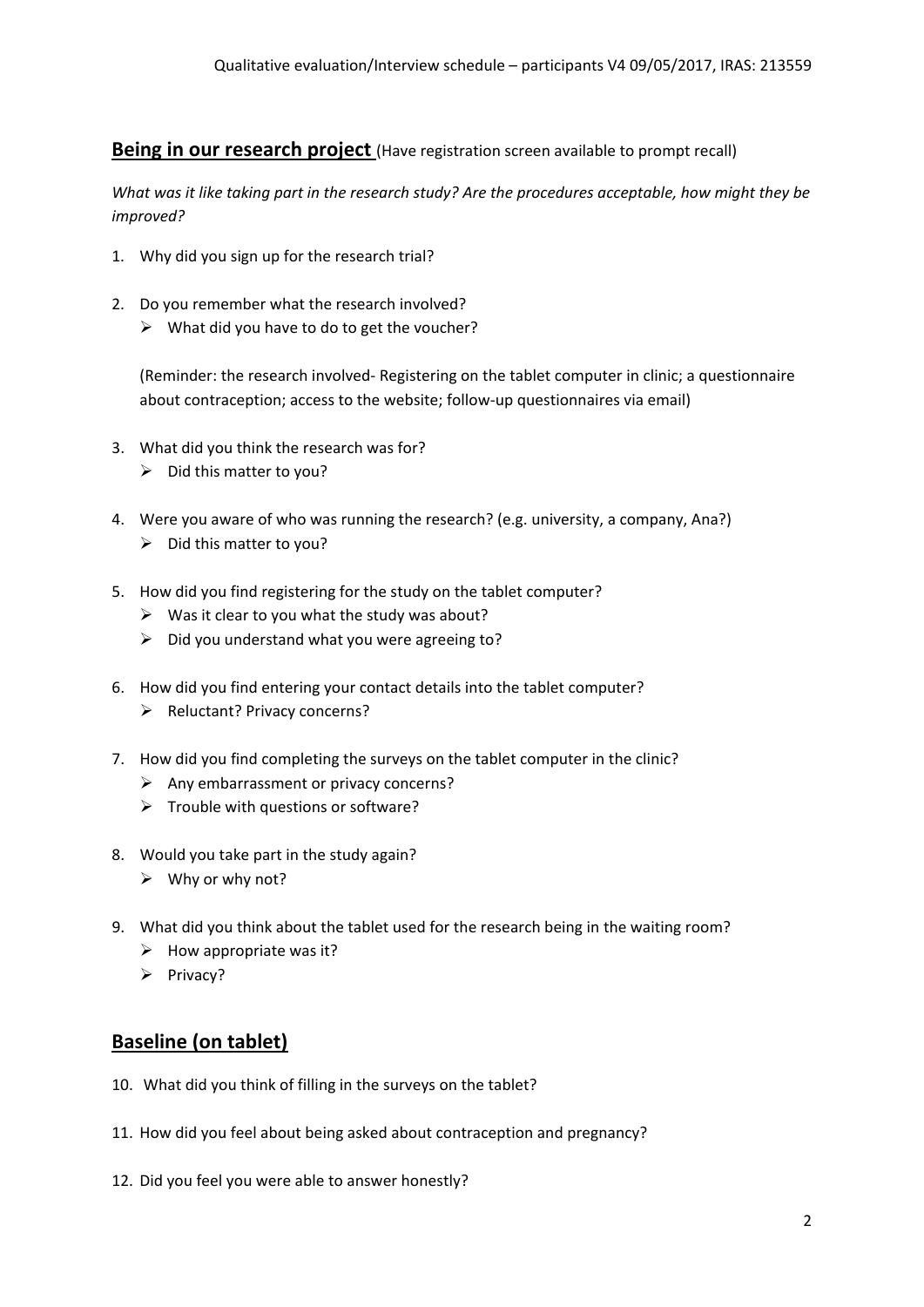- $\triangleright$  If not, please can you say why not?
- $\triangleright$  What questions were easy to be honest about? Which were harder?

# **Follow up (by email)**

**IF INTERVIEWED IMMEDIATELY AFTER ENROLMENT:** In a week's time we will contact you to ask you to complete a short questionnaire similar to the one that you have just completed. I would like to ask you a couple of questions about being contacted about surveys.

**IF INTERVIEWED ONE WEEK LATER:** A week after you signed up for the study we sent you a second questionnaire by email to complete. I would like to ask you a couple of questions about being contacted about surveys.

13. What do/did you think of being contacted by email/phone/post?

## **The voucher**

14. How important was the voucher as a reward? Would you have done the research anyway?

### **Intervention website**

*Views of the website intervention*

#### **ONLY IF INTERVIEW IS CONDUCTED ONE WEEK AFTER ENROLMENT:**

- 15. Do you recognise this website (show participant website)?
	- $\triangleright$  Did you look at it in the waiting room of BPAS/GP surgery/Pharmacy/Sexual Health clinic/Maternity clinic?
- 16. What did you think of the website?
- 17. Did you think the website was relevant to you?
	- $\triangleright$  Why? Why not?
	- $\triangleright$  Who might it be useful for? (Age, type of behaviour)
- 18. Was the website useful to you?
	- $\triangleright$  Why? Why not?
	- $\triangleright$  Where there any particular sections that were useful/not useful?
- 19. Do you have any suggestions for changes to the website? (Allow participants to view website)
	- $\triangleright$  Things you'd take out?
	- $\triangleright$  Information that could be put in?